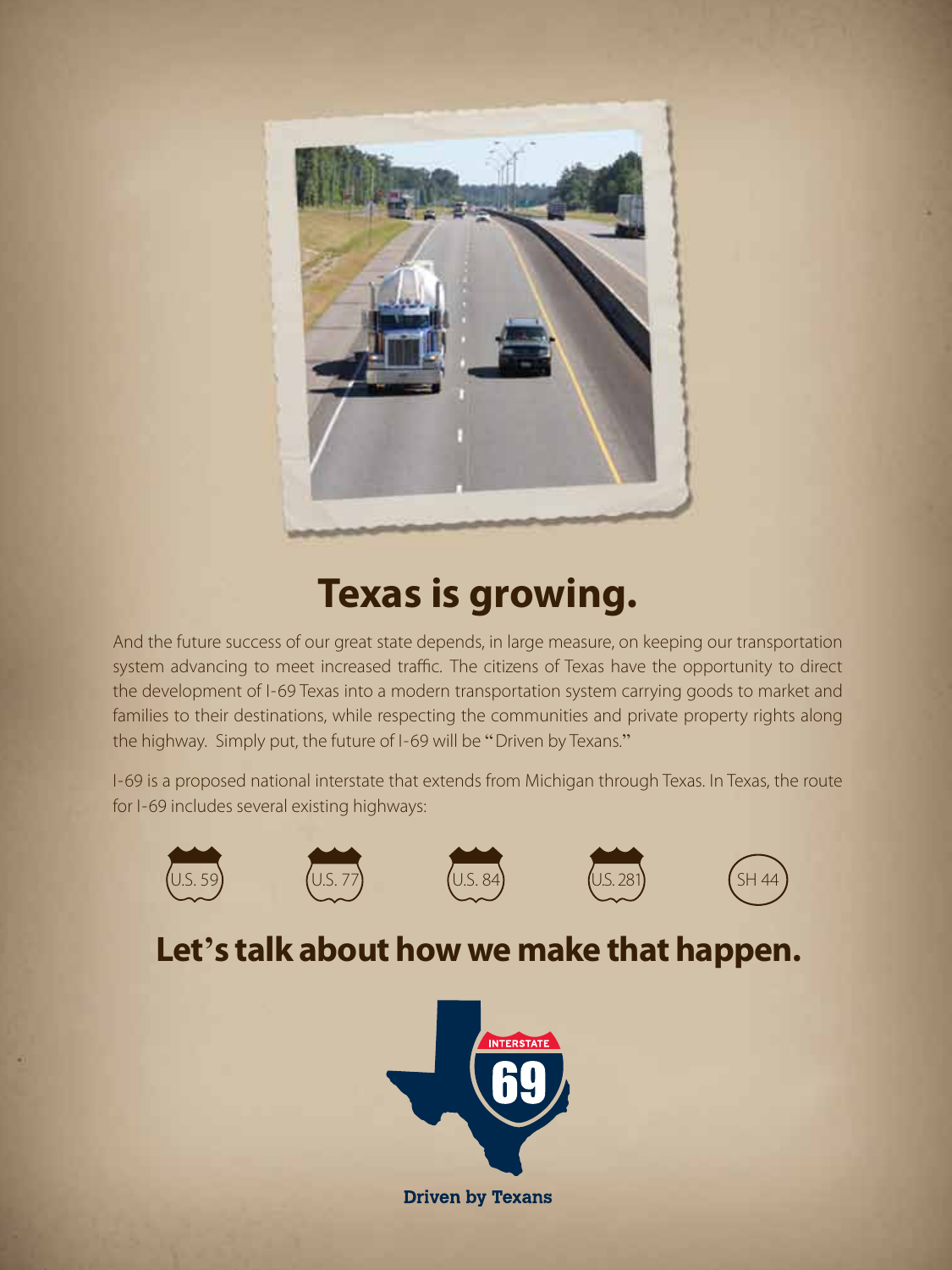

Ver 50 years ago, the national interstate system was built as a brand new set of roadways. I-69 will be created differently. Instead of simply building brand new roads, I-69 will be developed as a series of improvements us will be created differently. Instead of simply building brand new roads, I-69 will be developed as a series of improvements using these existing highways as much as possible. Completing all sections of I-69 will take time. This is an ambitious project, a project that will be needed by and beneficial to future generations of Texans.

Five groups of citizens, representing communities and interested parties from the Texas-Arkansas and Texas-Louisiana borders to the Texas-Mexico border, have been planning and making recommendations on how I-69 can best be developed. Each community along the I-69 route has its own transportation needs and challenges. The I-69 Segment Committees have found common principles they feel will contribute to the success of the interstate. These are the main points driving the discussion on I-69 Texas.

**Existing highway footprints should be used for I-69.** The routes of existing highways (U.S. 59, U.S. 77, U.S. 84, U.S. 281, SH 44) should be used to develop I-69 to minimize impact to existing businesses, homes and other property owners to the greatest extent possible. Redesignating suitable existing freeway sections as I-69 should be done as soon as possible.

**Public input is vital in developing I-69.** Local communities along the routes will have multiple opportunities to provide feedback on developing I-69 in their area. The projects identified by the segment committees are conceptual and have not been designed. As projects move from the conceptual to design stage and beyond, citizens will have multiple opportunities to offer input and feedback on project development and design.

**Communities will benefit from I-69 Texas.** I-69 Texas will offer a host of community benefits, including improved mobility and connectivity, greater highway safety, and economic benefits that come with convenient interstate access.

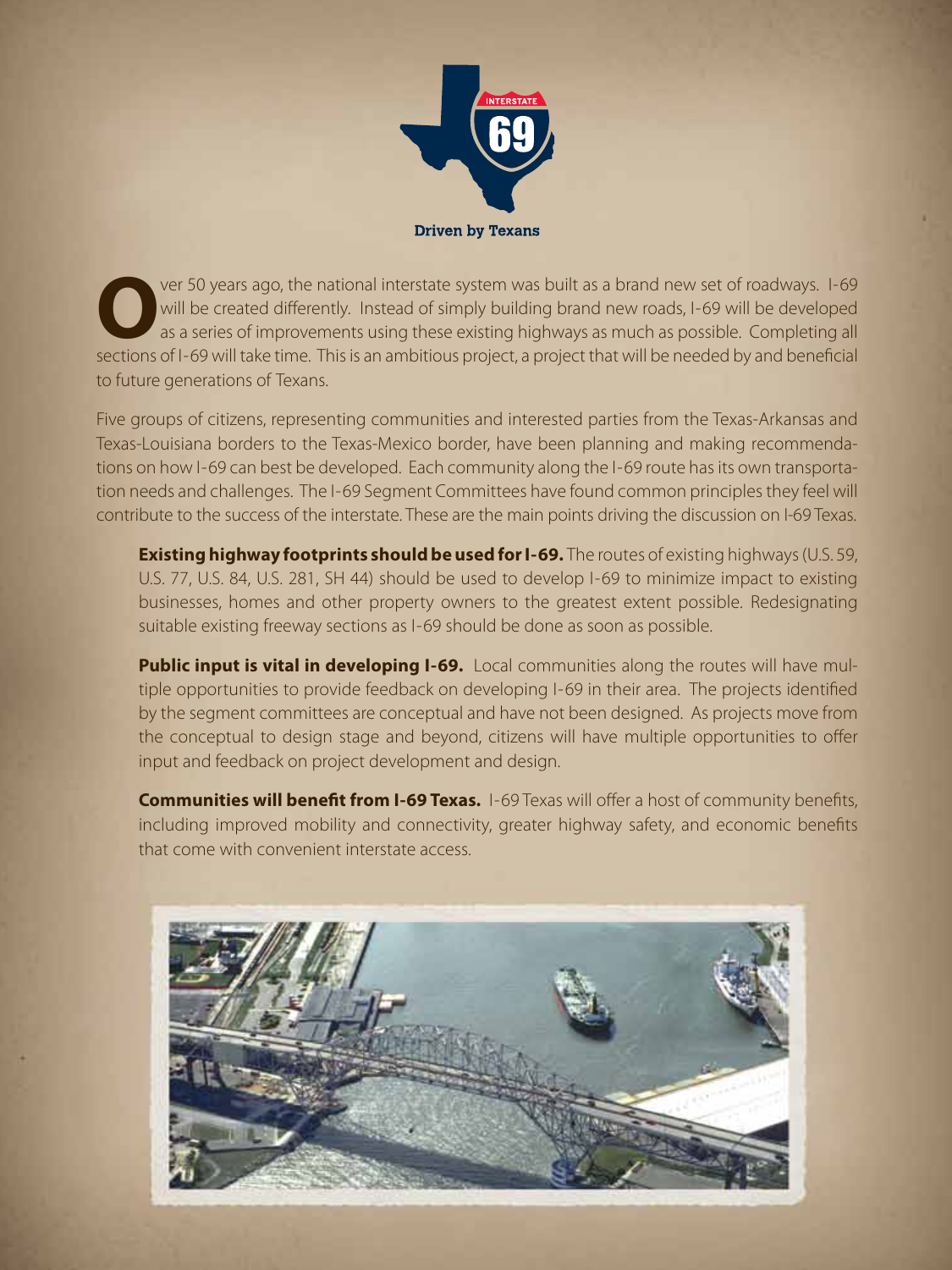

### **Here are some important issues that are driving the discussion on I-69 Texas.**

#### **Population and Traffic Growth**

Texas grew by 4.3 million people between 2000 and 2010, an increase of 20.6%. The counties along the I-69 Texas system grew even more, by 23%, and have 8 million residents. Some counties along the I-69 system had population increases over 50% from the 2000 to the 2010 Census. Ports along the Texas Gulf Coast and inland ports on the Texas-Mexico border anticipate a dramatic increase of cargo in the coming years.

#### **Safer Travel**

Interstates provide greater safety because they have bridges and overpasses at crossroads and entrance and exit ramps. A four-lane divided interstate can reduce severe traffic accidents as compared to the current two-and four-lane roads. Based on 2009 statewide crash rates, interstate highways in Texas experience 20-30 percent fewer crashes than US highways in Texas.<sup>1</sup>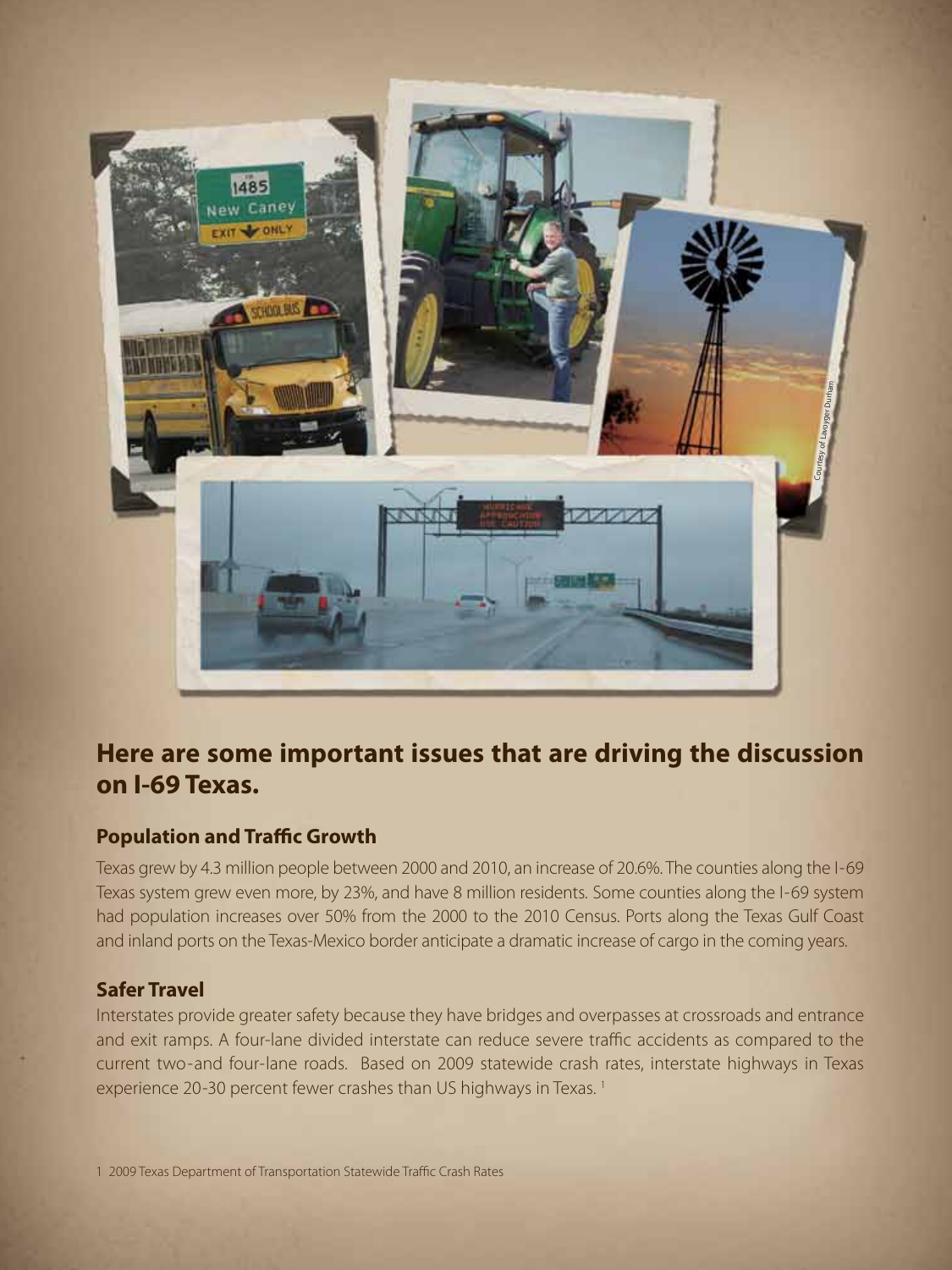

#### **Emergency Evacuation Routes**

The highways along the proposed I-69 are close to or directly serve the Texas Gulf Coast. In times of hurricane evacuations, an interstate would have greater capacity and wider shoulders to accommodate evacuating Texans and emergency personnel. I-69 could shoulder more of the traffic load in a crisis situation.

#### **Economic Development**

High quality transportation infrastructure and convenient interstate access are a must for today's businesses. One East Texas town, which is along the proposed I-69, lost out on a new manufacturer partly because it lacked interstate highway service. Interestingly, the manufacturer chose Tunica, Mississippi which is on a recently completed section of I-69.

#### **Funding Challenge**

There is no current funding to build I-69; however, there is a possibility of getting a section of I-69 in Texas soon. Designating existing suitable freeway sections as I-69 will establish the interstate in Texas. From there, using the citizens' plan for I-69, TxDOT and state leaders can begin to identify funding sources to continue improvements on additional sections of roadway and extend I-69 Texas.

Our motto for this important effort is " I-69, Driven by Texans." It sends a meaningful message about involving citizens to determine the transportation future of our state along the I-69 route. Here's how you can be a productive part of the much-needed solutions for I-69.

- ★ Visit **www.txdot.gov/DrivenByTexans** to offer feedback on your ideas for I-69 Texas.
- ★ **Invite a segment committee member** to come speak to your local civic or business organization.
- ★ Call **512-334-3841** to receive a comment card to complete and return by mail.

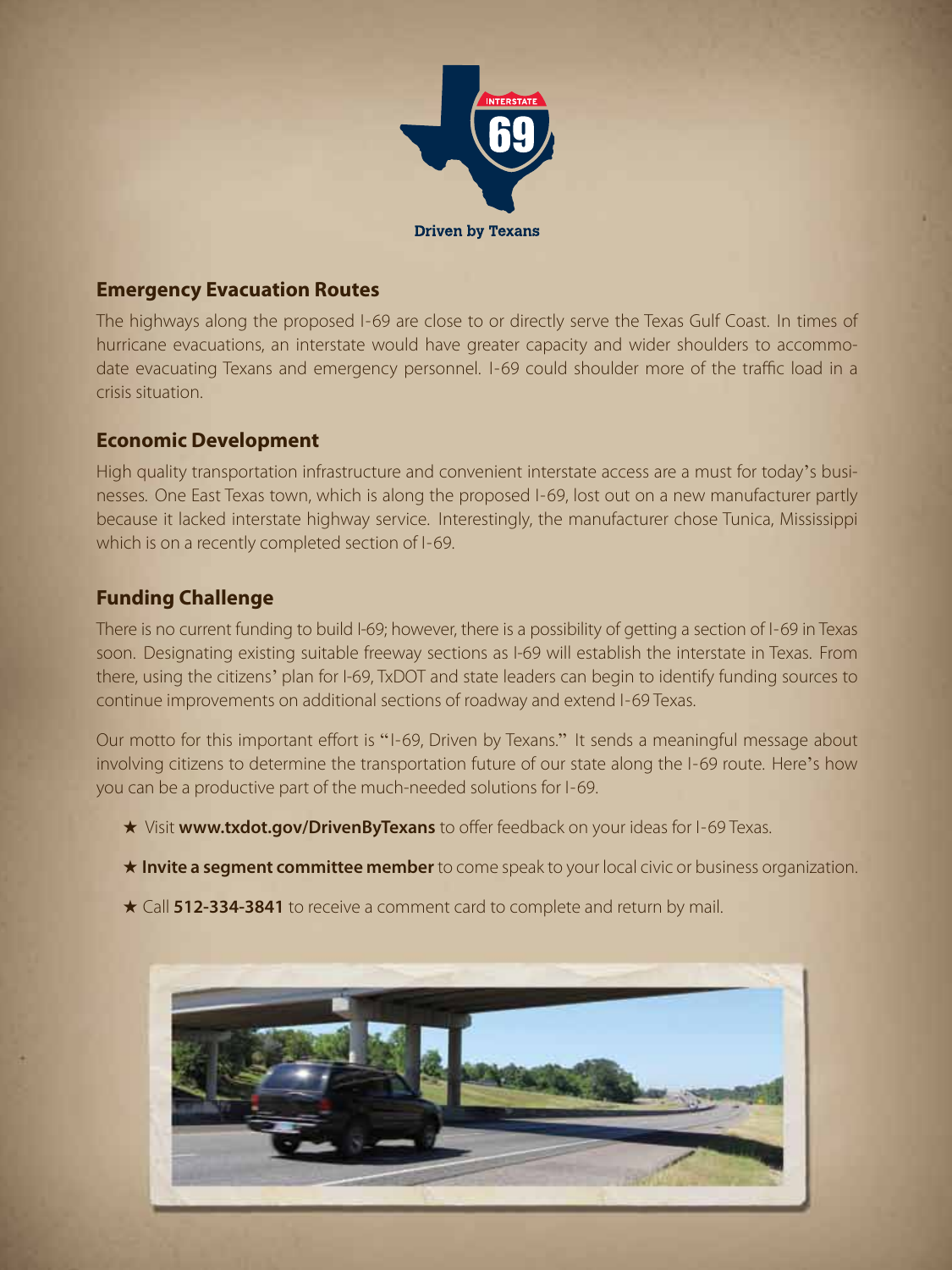

## **I-69 Segment Five: Preliminary Planning**

The I-69 Segment Five Committee area includes counties along U.S. 59, U.S. 77, U.S. 281 and SH 44 from Nueces and San Patricio counties westward to Webb and Zapata counties. Members of the I-69 Segment Committees represent metropolitan planning organizations, counties, cities, chambers of commerce, economic development organizations, ports, Texas Farm Bureau, and community and business leaders along with private citizens.

The Segment Five Committee studied the mobility, safety and economic development needs of their communities that could be provided by I-69. The Committee recommends using the existing footprints of U.S. 59, U.S. 77, U.S. 281 and SH 44 and, to the greatest extent possible, staying within the existing right of way.

The Committee recognizes that in some areas, existing right of way on these highways is narrow and improving the existing highways into an interstate may affect existing properties. To minimize impacts to communities and preserve properties, the Committee recommends relief routes in some areas.

The Committee welcomes your comments on I-69 Texas and our recommended relief routes and project priorities. Please refer to the Segment Five map for details on these recommendations.

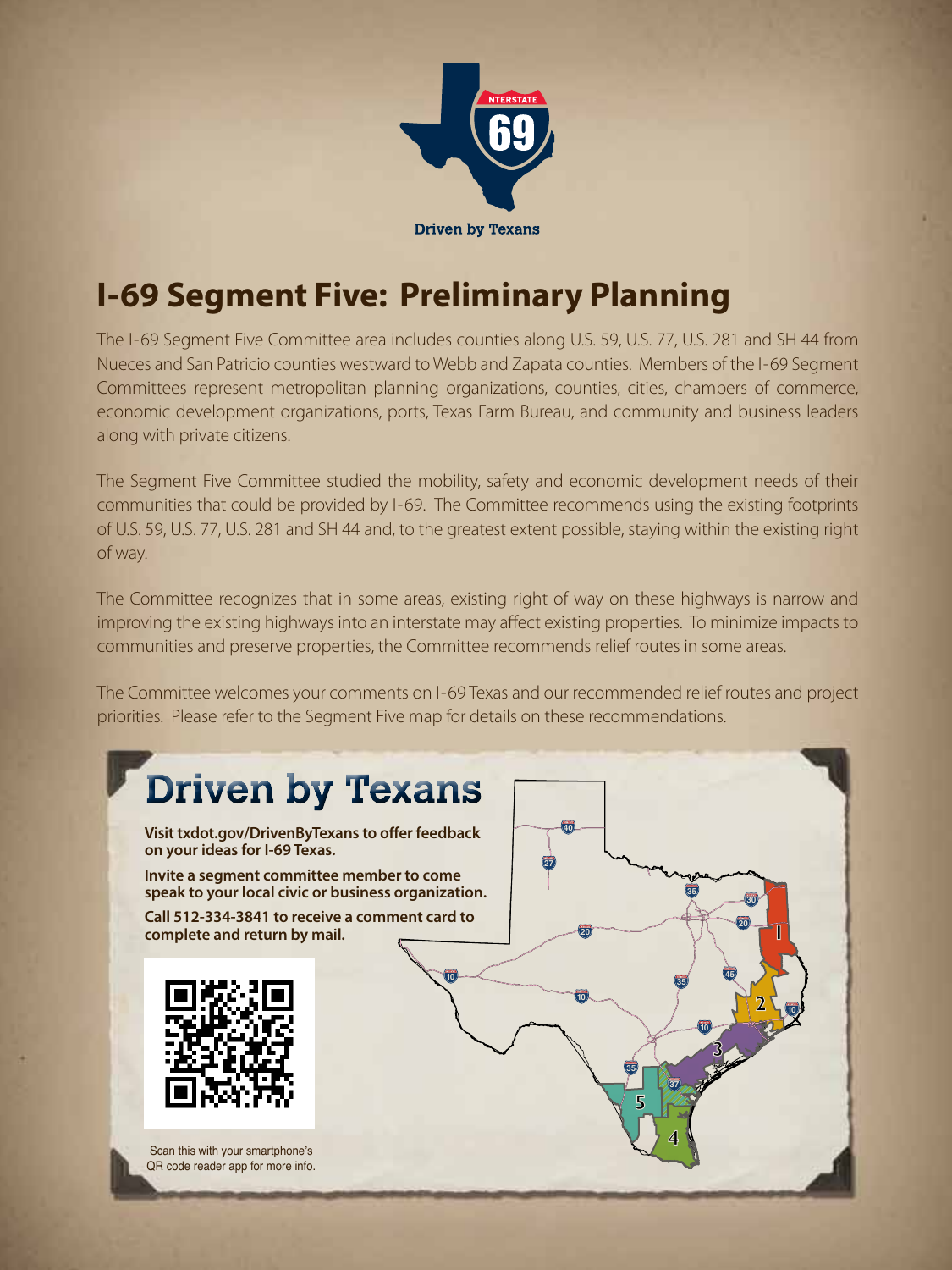## **Segment Five Committee Recommendations**

The map below displays Segment Five Committee's recommendations for the I-69 route, relief routes and Committee's preliminary priority projects. Visit the I-69 Texas website at www.txdot.gov/DrivenByTexans for more information about I-69 Texas and your community. Your comments and questions are welcomed and encouraged.

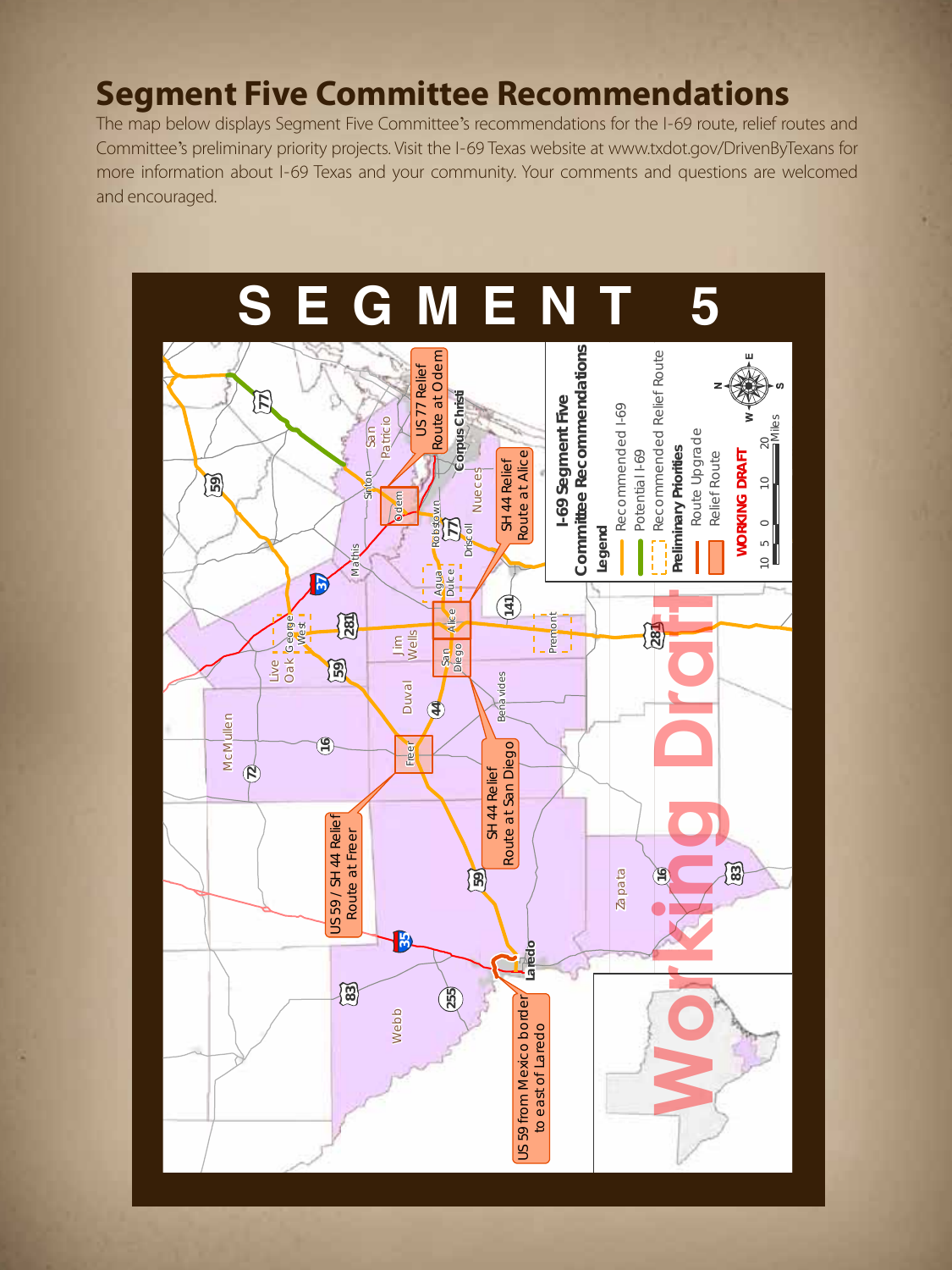

 $\star$  Visit www.txdot.gov/DrivenByTexans to offer feedback on your ideas for I-69 Texas.  $\star$  Invite a segment committee ★ Visit **www.txdot.gov/DrivenByTexans** to offer feedback on your ideas for I-69 Texas. ★ **Invite a segment committee**  member to come speak to your local civic or business organization. ★ Call 512-334-3841 to receive a comment card to **member** to come speak to your local civic or business organization. ★ Call **512-334-3841** to receive a comment card to complete and return by mail. complete and return by mail.





Please provide your comments and question on I-69 below and mail the card to us (postage is paid). You can also give us your thoughts Please provide your comments and question on I-69 below and mail the card to us (postage is paid). You can also give us your thoughts electronically by going to our website www.txdot.gov/DrivenByTexans. electronically by going to our website www.txdot.gov/DrivenByTexans.



|  |  |  | How did you learn about I-69 |
|--|--|--|------------------------------|
|  |  |  |                              |

Please provide your Zip Code <u>and a community</u> or City

Please provide your Zip Code

or City